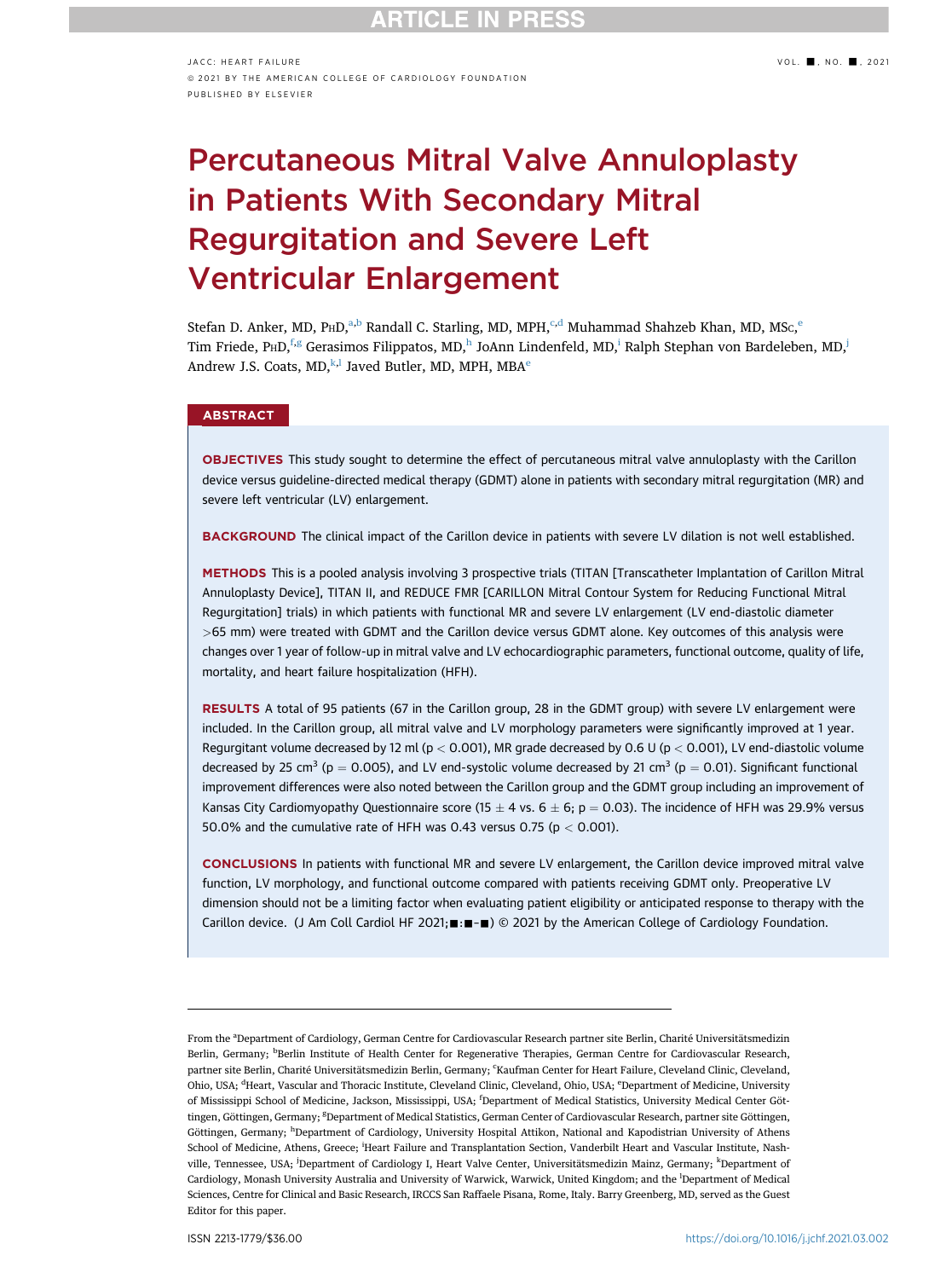## **RTICLE IN PRESS**

### ABBREVIATIONS AND ACRONYMS

EROA = effective regurgitant orifice area

GDMT = guideline-directed medical therapy

HFH = heart failure hospitalization

KCCQ = Kansas City Cardiomyopathy Questionnaire

LV = left ventricle/ventricular

LVEDD = left ventricular enddiastolic diameter

MR = mitral regurgitation

NYHA = New York Heart Association

S econdary mitral regurgitation (MR),<br>previously referred to as functional<br>MR, is a consequence of remodeling<br>from an underlying cardiomyonathy impactpreviously referred to as functional MR, is a consequence of remodeling from an underlying cardiomyopathy, impacting the atrium, ventricle, or both. One of the compensatory mechanisms resulting from decreased cardiac function efficiency is left ventricular (LV) remodeling resulting in LV enlargement and thus increased Frank-Starling forces and greater cardiac myocyte contraction [\(1](#page-9-0)[,2\)](#page-9-1). However, with untreated chronic MR, a transition to a decompensated hemodynamic state may occur with progressive and irreversible structural and functional LV changes.

Ideally, MR correction should occur prior to the onset of permanent LV dysfunction because mortality is elevated in patients with LV enlargement. Surgical repair remains of uncertain mortality benefit for secondary MR ([3](#page-9-2)). Percutaneous treatment of secondary MR was clinically beneficial in the COAPT (Cardiovascular Outcomes Assessment of the Mitra-Clip Percutaneous Therapy for Heart Failure Patients with Functional Mitral Regurgitation) trial but not in the MitraFR (Multicentre Study of Percutaneous Mitral Valve Repair MitraClip Device in Patients With Severe Secondary Mitral Regurgitation) trial ([4](#page-9-3)[,5\)](#page-9-4). Despite the benefits of MitraClip in the COAPT trial, this otherwise effective therapy was not associated with reversal of ventricular enlargement ([6\)](#page-9-5).

One of the theories developed to explain the differences between the COAPT and MitraFR trials is of proportionate versus disproportionate MR ([7,](#page-9-6)[8](#page-9-7)). This theory suggests that the MR in patients enrolled in the COAPT trial was large compared with their degree of cardiomyopathy (LV size smaller), such that the MR was playing a more dominate role. Alternatively, in the MitraFR trial, the ventricles were larger (median LV end-diastolic diameter [LVEDD] 6.5 cm) with lesser degrees of MR (median effective regurgitant orifice area [EROA]  $0.31 \text{ cm}^2$ ), suggesting more dominant cardiomyopathy with less significant MR. This has led to the perception that patients with larger ventricles are less suitable for treating secondary MR.

The Carillon Mitral Contour System (Cardiac Dimensions, Kirkland, Washington) is a device designed to treat secondary MR. This is an indirect annuloplasty that uses a device placed into the coronary sinus to reduce its diameter and allow approximation of the mitral valve leaflets ([Supplemental Figure 1\)](https://doi.org/10.1016/j.jchf.2021.03.002). This treatment has been evaluated in several studies with no eligibility restrictions placed on the upper LV dimension, providing an opportunity to explore the clinical impact of mitral annuloplasty in patients with severe LV dilation  $(9-11)$  $(9-11)$  $(9-11)$ . This analysis therefore specifically analyzes patients with larger ventricles who were evaluated in trials of the Carillon device. The objective of this study was to determine the effect of guideline-directed medical therapy (GDMT) and the Carillon device versus GDMT alone on structural, functional, quality-of-life, and clinical outcomes in patients with secondary MR and severe LV enlargement.

### **METHODS**

The TITAN (Transcatheter Implantation of Carillon Mitral Annuloplasty Device) [\(10\)](#page-9-9), TITAN II ([9\)](#page-9-8), and REDUCE FMR (CARILLON Mitral Contour System for Reducing Functional Mitral Regurgitation) [\(11\)](#page-9-10) trials enrolled patients with secondary MR who were treated with GDMT and percutaneous mitral valve annuloplasty using the Carillon device (Carillon group) or GDMT alone (GDMT group). In the TITAN trial, a subset of patients did not receive the implant due to anatomic considerations and were followed through 1 year. In the TITAN II trial, only patients who received the Carillon device had additional follow-up. In the REDUCE FMR trial, patients were randomized to the Carillon group or GDMT group. Here, we present a pooled analysis from the 3 studies comparing the Carillon device with GDMT in patients with secondary MR and severe LV enlargement. In this analysis, patients who received Carillon devices are compared with patients who did not, either because of anatomic limitations or because they were randomized to sham-control in the REDUCE FMR study. In each of the studies, ethics committee approval was granted at each participating center, all patients provided written informed consent prior to participation, and all study procedures followed the principles of the Declaration of Helsinki.

Eligible patients presented with grade  $2+$  to  $4+$ secondary MR by echocardiographic core laboratory

Manuscript received November 19, 2020; revised manuscript received March 1, 2021, accepted March 3, 2021.

2

The authors attest they are in compliance with human studies committees and animal welfare regulations of the authors' institutions and Food and Drug Administration guidelines, including patient consent where appropriate. For more information, visit the [Author Center](https://www.jacc.org/author-center).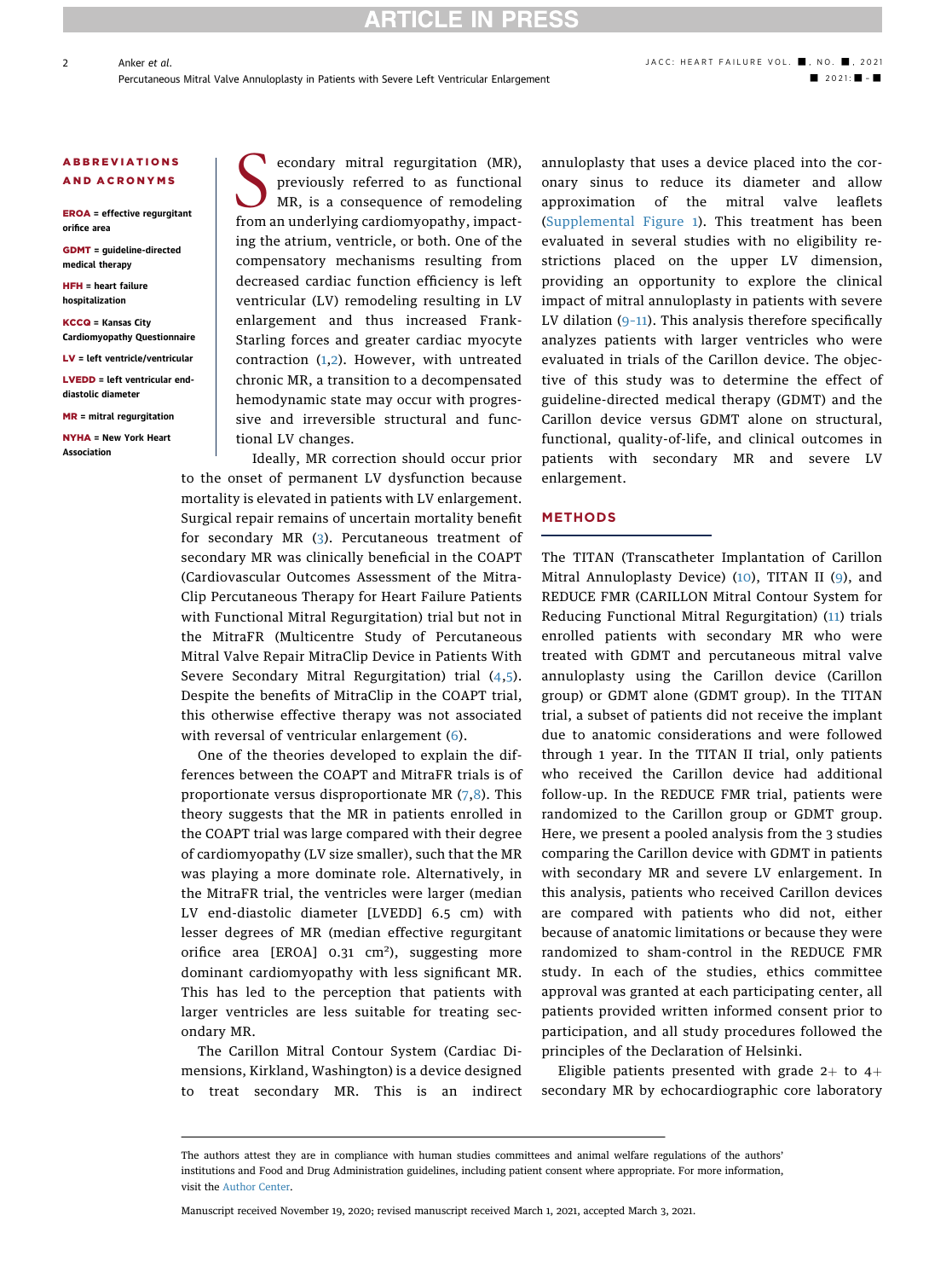## **RTICLE IN PRESS**

<span id="page-2-1"></span>TABLE 1 Baseline Characteristics of Patients Treated With GDMT and Carillon Device or

GDMT Alone for Functional Mitral Regurgitation and Severe LV Enlargement

3

assessment (in the TITAN and TITAN II trials) or site assessment (in the REDUCE FMR trial), symptomatic heart failure (New York Heart Association [NYHA] functional class II to IV) despite at least 3 months of GDMT, reduced ejection fraction (<40% in the TITAN and TITAN II trials; <50% in the REDUCE FMR trial), and LV enlargement (>5.5 cm LVEDD). In the present analysis, only patients with severe LV enlargement based on the American Association of Thoracic Surgery guidelines (LVEDD >6.5 cm) were included ([12\)](#page-9-11). The TITAN and TITAN II studies were prospective, nonrandomized, and nonblinded trials. However, pre- and post-treatment echoes were read separately without reference to the companion study. In contrast, the REDUCE FMR was a randomized trial, in which clinical assessors and the core echocardiographic laboratory were blinded to the patient's allocation and follow-up time points. In particular, echocardiograms were not read consecutively, and all patients underwent standard echocardiograms at baseline and during follow-up, regardless of device implant status. Only transthoracic echocardiogram images were used for data analysis as at times the device was visible on transesophageal echocardiograms. Key exclusion criteria were recent cardiacrelated hospitalization or cardiac surgery, previous mitral valve surgery, indwelling pacemaker or coronary stent that may anatomically interfere with device placement, and recent need for cardiac hemodynamic support. Complete listings of eligibility criteria for each trial have been published elsewhere  $(9-11).$  $(9-11).$  $(9-11).$ 

The procedure for Carillon device implantation has been described in detail elsewhere [\(13](#page-9-12)). The aim of the procedure is to place a device into the coronary sinus to reduce its diameter and allow approximation of the mitral valve leaflets. This indirect annuloplasty approach is feasible due to the anatomic proximity of the coronary sinus to the posterior mitral annulus. Following hospital discharge, patients returned for clinical and echocardiographic follow-up at regular intervals through 1 year.

Key outcomes of this analysis included echocardiographic changes over 1 year of follow-up as well as functional outcome, quality of life, all-cause mortality, incidence of heart failure hospitalization (HFH), and the cumulative incidence of HFH. Quality-of-life measures included the NYHA functional class and the Kansas City Cardiomyopathy Questionnaire (KCCQ) score, which is measured on a 0 to 100 scale, in which higher scores indicate better quality of life.

Device Group  $(n = 67)$ Control Group  $(n = 28)$  p Value Demographics Age, yrs 65  $\pm$  12  $63 \pm 13$ 0.64 Male 91 (61/67) 82 (23/28) 0.29 Body mass index,  $\text{kg/m}^2$  27  $\pm$  6  $27 \pm 6$ 0.66 Medical history Ischemic etiology 73 (48/66) 50 (14/28) 0.06 Prior myocardial infarction 58 (39/67) 50 (14/28) 0.50 Atrial fibrillation 46 (31/67) 43 (12/28) 0.82 Diabetes mellitus 27 (18/67) 29 (8/28) >0.99 Heart failure medications ACE inhibitor/ARB/ARN inhibitor 88 (59/67) 96 (27/28) 0.24 Beta-blockers 91 (61/67) 93 (26/28) >0.99 Diuretic agent 94 (63/67) 93 (26/28) 50.99 Diuretic MRA agent 78 (52/67) 82 (23/28) 0.78 Functional status NYHA functional class  $2.7 \pm 0.5$  $\pm$  0.5 2.7  $\pm$  0.5 0.76 II 30 (20/66) 32 (9/28) III 68 (45/66) 68 (19/28) IV 2 (1/66) 0 (0/28) 6-min walk distance, m  $329 \pm 83$  $295 \pm 88$ 0.07 KCCQ score  $54 \pm 21$  $43 \pm 20$  20 0.02 Biomarker NT-proBNP, pg/ml 2,877 (1,323–4,340) 2,196 (979–5,284) 0.64 LA parameters LA volume,  $cm<sup>3</sup>$  115  $\pm$  36  $\pm$  36 144  $\pm$  122 0.22 LV parameters LV ejection fraction,  $%$  28  $\pm$  8  $29 + 9$ 0.61 LV end-diastolic diameter, cm  $7.3 \pm 0.5$  $\pm$  0.5 7.2  $\pm$  0.4 0.75 LV end-systolic diameter, cm  $6.3 \pm$  $\pm$  0.7 6.0  $\pm$  $\pm$  0.9 0.10 LV end-diastolic volume, cm<sup>3</sup> 235  $\pm$  $\pm$  54 250  $\pm$  $\pm 88$  0.46

| $6.3 \pm 0.7$   | $6.0 \pm 0.9$   | 0.10 |
|-----------------|-----------------|------|
| $235 \pm 54$    | $250 \pm 88$    | 0.46 |
| $124 \pm 30$    | $133 \pm 55$    | 0.33 |
| $171 \pm 50$    | $182 \pm 85$    | 0.56 |
|                 |                 |      |
| $41 \pm 19$     | $45 \pm 24$     | 0.38 |
| $0.56 \pm 0.19$ | $0.55 \pm 0.18$ | 0.77 |
| $0.29 \pm 0.12$ | $0.31 \pm 0.16$ | 0.37 |
| $2.6 \pm 1.0$   | $2.7 \pm 0.9$   | 0.87 |
| 15 (10/67)      | 14 (4/28)       |      |
| 28 (19/67)      | 21(6/28)        |      |
| 34 (23/67)      | 46 (13/28)      |      |
| 22 (15/67)      | 18 (5/28)       |      |
| $13.8 \pm 2.6$  | $13.1 \pm 3.8$  | 0.33 |
| $4.1 \pm 0.4$   | $4.0 \pm 0.6$   | 0.43 |
| $4.2 \pm 0.4$   | $4.1 \pm 0.5$   | 0.24 |
|                 |                 |      |

<span id="page-2-0"></span>Values are mean  $\pm$  SD, % (n/N), or median (interquartile range). \*Patient eligibility in each trial specified MR grade 2+, 3+, or 4+, In the REDUCE FMR (CARILLON Mitral Contour System for Reducing Functional Mitral Regurgitation) trial, patient eligibility was determined by site investigators and all patients met MR grade eligibility criteria. Post hoc core laboratory evaluations reported here classified some enrolled patients as MR  $grade 1+.$ 

 $ACE = angiotensin-converting enzyme; AP = anteroposterior; ARB = angiotensin receptor blocker;$  $ARN =$  angiotensin receptor neprilysin; BSA = body surface area; EROA = effective regurgitant orifice area;  $GDMT =$  guideline-directed medical therapy; KCCO = Kansas City Cardiomyopathy Ouestionnaire; LA = left atrial;  $LV = left$  ventricular: ML = mediolateral: MR = mitral regurgitation; MRA = mineralocorticoid receptor antagonist; NT-proBNP = N-terminal pro-B-type natriuretic peptide; NYHA = New York Heart Association.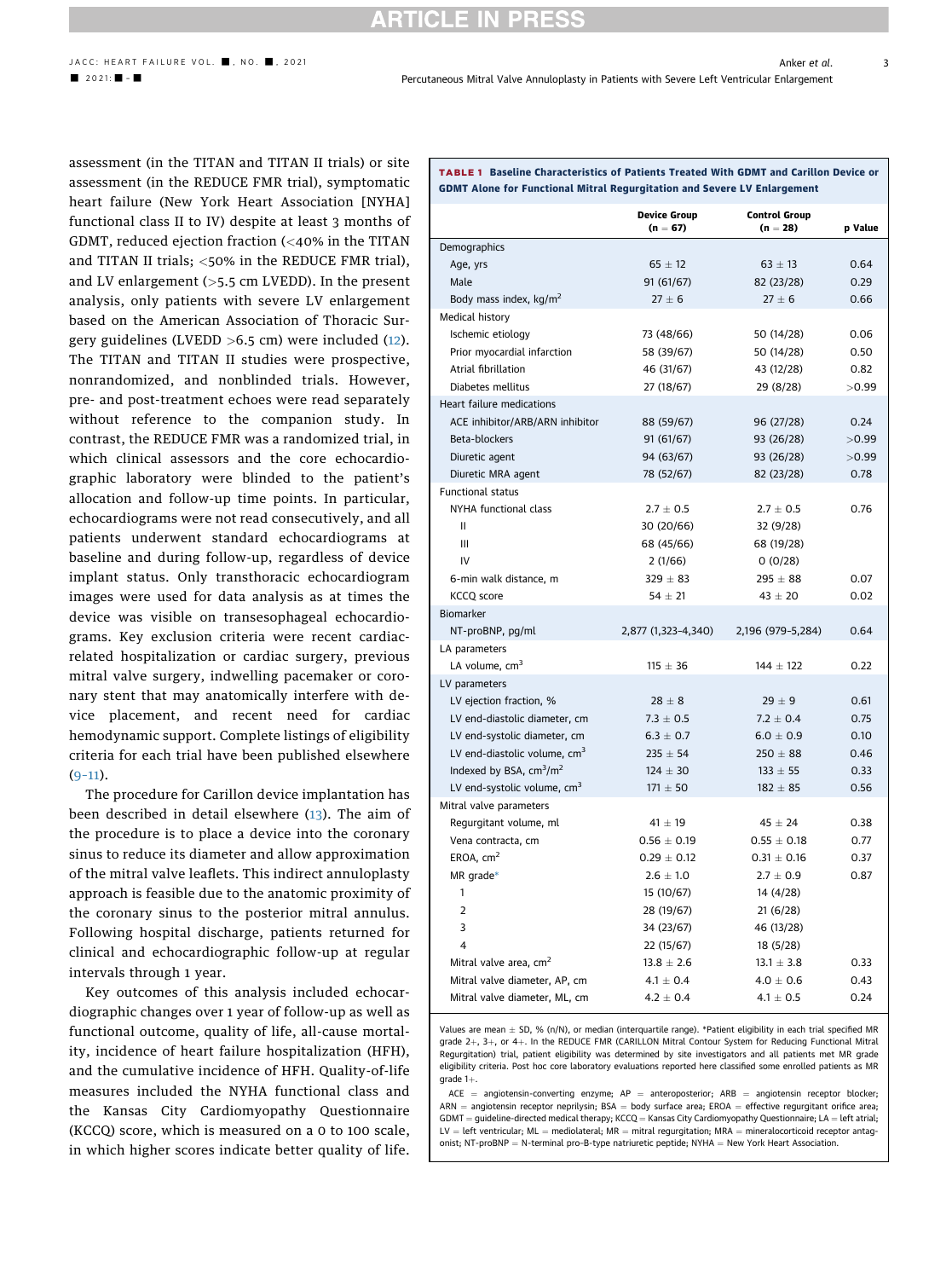## CLE IN

4

Percutaneous Mitral Valve Annuloplasty in Patients with Severe Left Ventricular Enlargement - 2021: ■ 2021: ■ - ■ 2021: ■ - ■

<span id="page-3-0"></span>

Quantitative echocardiographic assessment was performed by an independent core laboratory. Mitral valve regurgitation grading followed the guidelines set forth by the American Society of Echocardiography ([14](#page-9-13)).

Baseline patient characteristics were reported as the mean  $\pm$  SD for normally distributed continuous variables, median and interquartile range for nonnormally distributed continuous variables, and count and percentage for categorical outcomes. Group comparisons were performed using t tests or the Mann-Whitney U test for continuous variables and Fisher's exact test for categorical variables. An analysis of covariance model was used to compare mean changes in continuous variables from baseline to follow-up between groups. All-cause mortality, incidence of HFH, and the composite outcome of allcause mortality or HFH were analyzed using Kaplan-Meier methods, and the SE was estimated with the Greenwood method. The cumulative number of HFHs in each group was assessed using the Nelson-Aalen cumulative hazard function. Associations between regurgitant volume and LV morphology were analyzed using the Pearson correlation coefficient. A 2-sided p value of <0.05 was considered to indicate statistical significance. All statistical analyses were performed with the use of Stata version 16 (StataCorp, College Station, Texas).

### RESULTS

Among the 3 studies, 95 patients with severe LV enlargement were included in the pooled dataset—67 in the Carillon group and 28 in the GDMT group. Baseline patient characteristics were well matched between the treatment groups. Comparing the Carillon device versus GDMT, mean patient age was 65 years versus 63 years, 91% versus 82% were male, mean NYHA functional class was 2.7 in each group, mean LVEDD was 7.3 cm versus 7.2 cm, and mean MR grade was 2.6 versus 2.7. The mean KCCQ score statistically differed between the 2 groups ([Table 1](#page-2-1)). Characteristics of individual trials included in our analysis are outlined in [Supplemental Table 1](https://doi.org/10.1016/j.jchf.2021.03.002). Group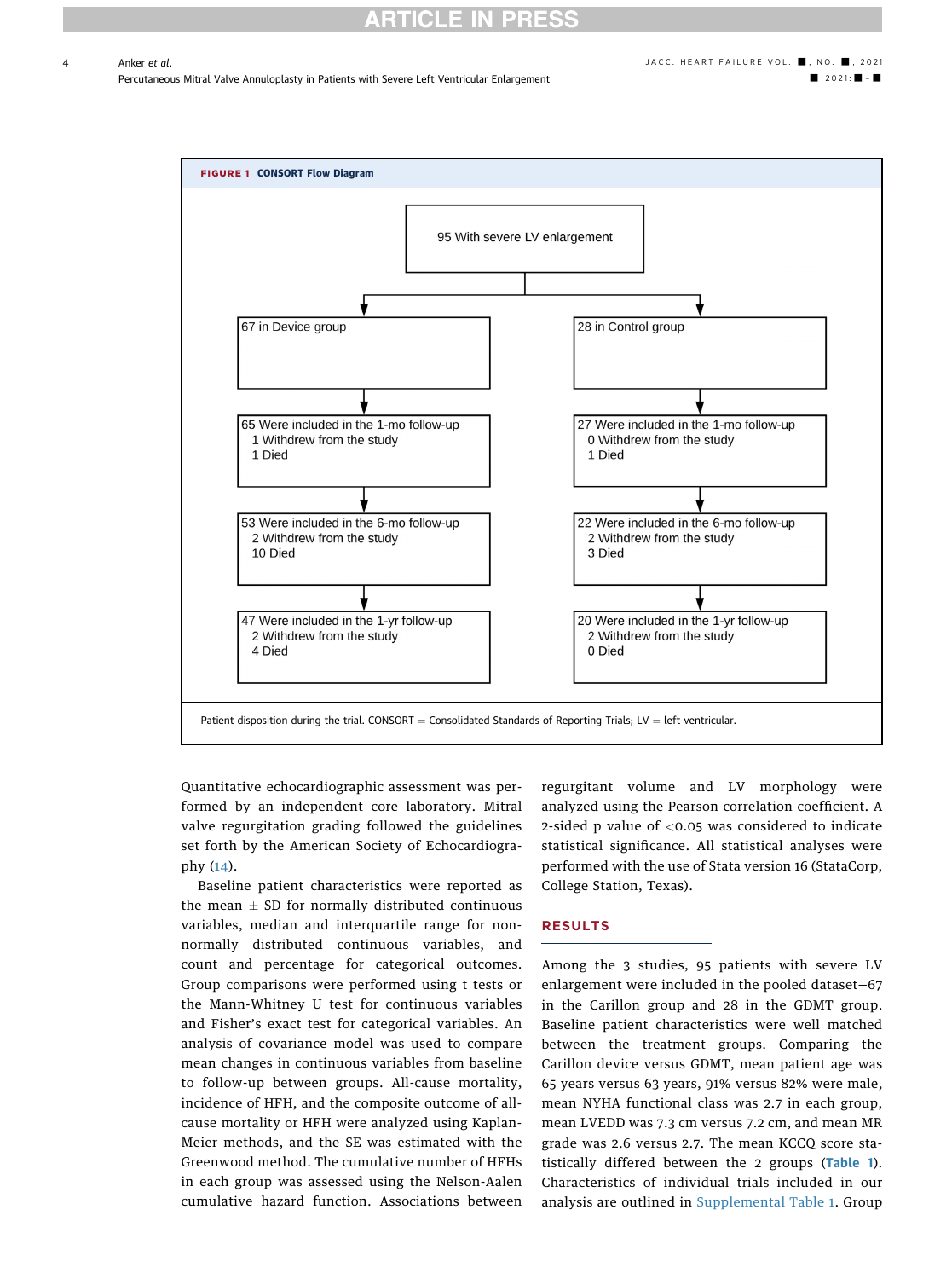## **ITICLE IN**

[Supplemental Tables 2 and 3.](https://doi.org/10.1016/j.jchf.2021.03.002) Most periprocedural complications were mild in severity and occurred in 7.5% of Carillon patients and 7.1% in the GDMT group, which included access site complication for patient monitoring (not device related), transient arrythmia, lactic acidosis, and dyspnea. Most complications were unrelated to the device; however, acute coronary syndrome developed in 1 patient, resulting from device impingement of a branch artery of the circumflex. The impingement was judged to be clinically insignificant at the time of device implant; however, shortly after device deployment the patient developed small Q waves in 2 leads. The patient was treated conservatively and completed 1-year follow-up. In another patient, device recapture was complicated, and a decision was made to not change device size as was intended. Although no adverse event was directly attributable, the failure to recapture the device was recorded as an event. The patient completed 1-year follow-up.

Over the 1-year follow-up period, 19 patients died and 5 patients withdrew from the study, with an additional 4 patients receiving additional interventions and exiting, leaving 67 patients available for clinical follow-up at 1 year ([Figure 1](#page-3-0)). Changes in medical therapy were infrequent during follow-up. A total of 11 patients, 8 (17%) in the Carillon group and 3 (15%) in the GDMT arm, had a medication added or discontinued. Of note, 3 patients in the Carillon group had discontinuation of diuretic. Comparing Carillon device and GDMT versus GDMT alone, the cumulative incidence of all-cause mortality or HFH was 45.7% (SE 6.2%) versus 57.8% (SE 9.5%) (log-rank  $p = 0.40$ ), allcause mortality was 23.3% (SE 5.3%) versus 14.7% (SE 6.8%) (log-rank  $p = 0.41$ ), and the incidence of HFH was 29.9% (SE 5.6%) versus 50.0% (SE 9.4%) (log-rank  $p = 0.07$ ). Overall, there were 35 HFHs in the Carillon group and 24 HFHs in the GDMT group, resulting in a cumulative HFH rate of 0.43 versus 0.75 ( $p < 0.001$ ) ([Central Illustration](#page-5-0)).

In the Carillon group, all mitral valve functional parameters and LV morphology parameters were significantly improved at 1 year ([Table 2](#page-6-0)). Specifically, regurgitant volume decreased by 12 ml ( $p < 0.001$ ), MR grade decreased by 0.6 U ( $p < 0.001$ ), LVEDD decreased by 0.3 cm ( $p = 0.005$ ), LV end-systolic diameter decreased by 0.3 cm ( $p < 0.001$ ), LV enddiastolic volume decreased by 25 cm<sup>3</sup> ( $p = 0.005$ ), and LV end-systolic volume decreased by 21 cm<sup>3</sup>  $(p = 0.01)$  ([Figure 2](#page-4-0)). Significant changes in mitral morphology were apparent by the first imaging follow-up visit at 1 month (anteroposterior diameter change was -0.29  $\pm$  0.51 cm in implanted patient's

<span id="page-4-0"></span>

versus -0.01  $\pm$  0.41 cm in GDMT alone;  $p = 0.02$ ). Subsequently, significant reductions in LV volumes were first identified at the 6-month follow-up visit, with further reductions noted at 1 year ([Figure 3](#page-7-0)). Significant functional improvement was also noted, including a mean NYHA functional class improvement of 0.5 U ( $p < 0.001$ ) and a 62-m increase in 6-min walk test distance ( $p = 0.007$ ). In contrast, there were no statistically significant beneficial changes in any echocardiographic or functional status variable in the GDMT group. Group comparisons revealed statistically significant differences between treatment groups for change in NYHA functional class, KCCQ, left atrial volume, LV end-systolic diameter, LV enddiastolic volume, LV end-systolic volume, regurgitant volume, EROA, MR grade, and mitral valve morphology, all favoring the Carillon group. In the Carillon group, reduction in regurgitant volume was associated with reductions in LVEDV ( $r = 0.48$ ;  $p = 0.004$ ) and LVESV (r = 0.52;  $p = 0.002$ ) over 1 year ([Figure 4](#page-7-1)). Group comparisons of 1-year outcomes by baseline MR grade are provided in [Supplemental](https://doi.org/10.1016/j.jchf.2021.03.002) [Tables 4 and 5.](https://doi.org/10.1016/j.jchf.2021.03.002)

## **DISCUSSION**

In patients with heart failure and cardiomyopathy, an increasing LV size is associated with poor prognosis ([15,](#page-9-14)[16\)](#page-9-15). When medical therapy is associated with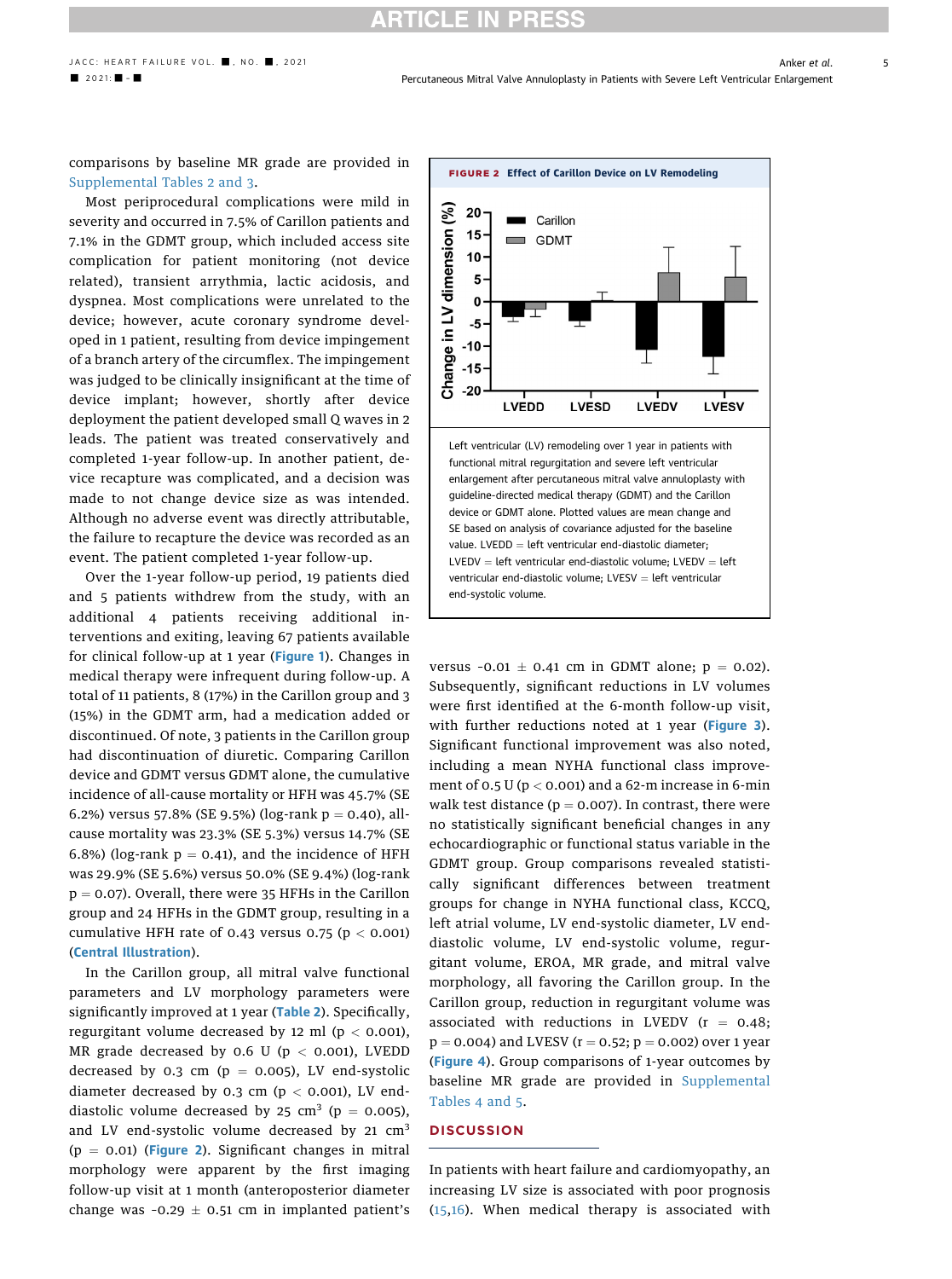<span id="page-5-0"></span>

medical therapy (GDMT) and the Carillon device versus 57.8% (SE 9.5%) with GDMT alone (log-rank  $p = 0.40$ ) (A), all-cause mortality was 23.3% (SE 5.3%) versus 14.7% (SE 6.8%) (log-rank p = 0.41) (B), HFH was 29.9% (SE 5.6%) versus 50.0% (SE 9.4%) (log-rank p = 0.07) (C), and the cumulative annual rate of HFH was 0.43 versus 0.75 ( $p < 0.001$ ) (D).

> reduction in LV dimensions, there is invariably a significant clinical benefit ([16](#page-9-15)). However, mechanical treatment of secondary MR has not been as successful in cardiomyopathy patients with enlarged LVs [\(4](#page-9-3),[17\)](#page-9-16). Surgical ring annuloplasty for secondary MR seems to be favorable when ventricles are not overly large, but lose effectiveness at larger ventricular dimensions ([17](#page-9-16)). One of the theories as to why the MitraClip (Abbott Vascular, Santa Clara, California) was clinically beneficial in the COAPT trial but ineffective in the MitraFR trial is that COAPT trial patients had smaller ventricles with more MR (disproportionate

MR: median LVEDD 6.1 cm and EROA 0.37  $mm<sup>2</sup>$ ), whereas larger ventricles with lesser severities of MR were seen in the MitraFR trial (proportionate MR: median LVEDD 6.5 cm and EROA 0.31 mm<sup>2</sup>)  $(7,8)$  $(7,8)$  $(7,8)$ . MitraFR trial patients implanted with the MitraClip did not show any relative improvement in mortality, HFH, symptom relief (NYHA functional class), or exercise tolerance compared with patients who received only GDMT. This suggests that percutaneous treatment of secondary MR may not be effective, at least not with the MitraClip device, when the ventricle is too large. With this background, the current analysis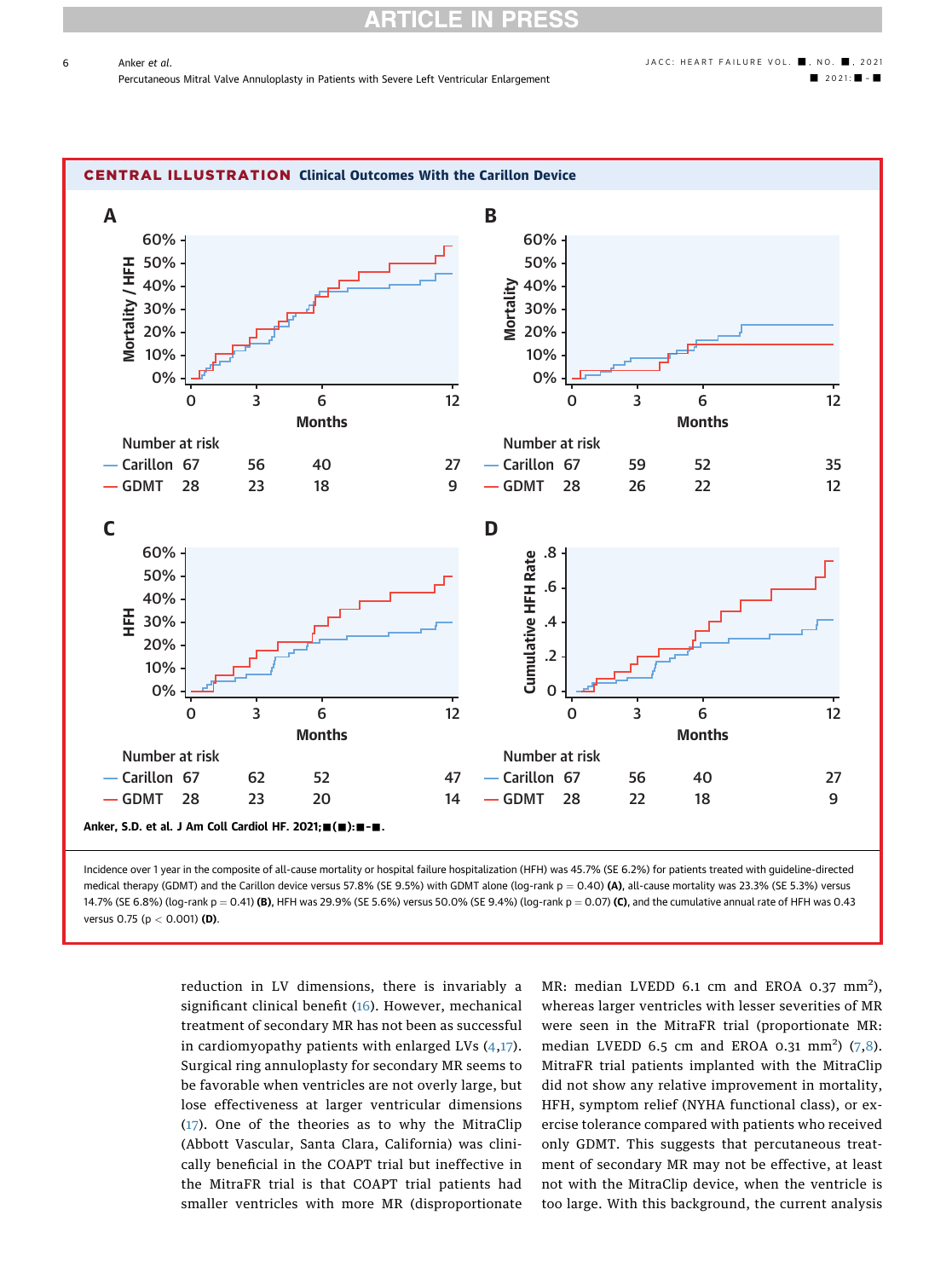## $JACC: HEART FAILURE VOL.$  ,  $MOL: JACC: HEART FAILURE VOL.$

<span id="page-6-0"></span>

|                                    | <b>Device</b>        |                       | Control          |                       |                              |  |
|------------------------------------|----------------------|-----------------------|------------------|-----------------------|------------------------------|--|
|                                    | Change<br>Value      | p Value<br>(Pre-Post) | Change<br>Value  | p Value<br>(Pre-Post) | p Value<br>(Between Groups)* |  |
| <b>Functional status</b>           |                      |                       |                  |                       |                              |  |
| NYHA functional class              | $-0.5 \pm 0.1$       | < 0.001               | $0.0 \pm 0.2$    | >0.99                 | 0.007                        |  |
| Improvement                        | 54 (25/46)           |                       | 32(6/19)         |                       |                              |  |
| No change                          | 35 (16/46)           |                       | 42 (8/19)        |                       |                              |  |
| Worsening                          | 11(5/46)             |                       | 26(5/19)         |                       |                              |  |
| 6-min walk distance, m             | $62 \pm 22$          | 0.007                 | 3 ± 20           | 0.87                  | 0.16                         |  |
| <b>KCCQ</b> score                  | $15 \pm 4$           | < 0.001               | $6 \pm 6$        | 0.36                  | 0.03                         |  |
| Biomarker                          |                      |                       |                  |                       |                              |  |
| NT-proBNP, %                       | $-16$ ( $-49$ to 30) | 0.17                  | 48 (-42 to 113)  | 0.16                  | 0.09                         |  |
| LA parameters                      |                      |                       |                  |                       |                              |  |
| LA volume, $cm3$                   | $-7 \pm 4$           | 0.08                  | $15 \pm 9$       | 0.13                  | 0.04                         |  |
| LV parameters                      |                      |                       |                  |                       |                              |  |
| LV ejection fraction, %            | $1 \pm 1$            | 0.34                  | $0 \pm 2$        | 0.84                  | 0.81                         |  |
| LV end-diastolic diameter, cm      | $-0.3 \pm 0.1$       | 0.005                 | $-0.1 \pm 0.1$   | 0.21                  | 0.36                         |  |
| LV end-systolic diameter, cm       | $-0.3 \pm 0.1$       | < 0.001               | $0.1 \pm 0.1$    | 0.52                  | 0.03                         |  |
| LV end-diastolic volume, $cm3$     | $-25 \pm 8$          | 0.005                 | $11 \pm 11$      | 0.36                  | 0.009                        |  |
| LV end-systolic volume, $cm3$      | $-21 \pm 8$          | 0.01                  | 7 ± 9            | 0.47                  | 0.03                         |  |
| Mitral valve parameters            |                      |                       |                  |                       |                              |  |
| Regurgitant volume, ml             | $-12 \pm 3$          | < 0.001               | $1 \pm 5$        | 0.81                  | 0.003                        |  |
| Vena contracta, cm                 | $-0.16 \pm 0.05$     | 0.002                 | $-0.03 \pm 0.04$ | 0.49                  | 0.17                         |  |
| EROA. $cm2$                        | $-0.07 \pm 0.02$     | < 0.001               | $0.00 \pm 0.04$  | 0.99                  | 0.02                         |  |
| MR grade                           | $-0.6 \pm 0.2$       | < 0.001               | $-0.1 \pm 0.2$   | 0.58                  | 0.049                        |  |
| Improvement                        | 48 (21/44)           |                       | 29(5/17)         |                       |                              |  |
| No change                          | 36 (16/44)           |                       | 47 (8/17)        |                       |                              |  |
| Worsening                          | 16(7/44)             |                       | 24(4/17)         |                       |                              |  |
| Mitral valve area, cm <sup>2</sup> | $-0.7 \pm 0.4$       | 0.12                  | $1.8 \pm 0.7$    | 0.03                  | 0.008                        |  |

<span id="page-6-1"></span>Values are mean  $\pm$  SD, % (n/N), or median (interquartile range). \*Calculated using analysis of covariance model adjusted for baseline value. Abbreviations as in [Table 1](#page-2-1).

 $\pm$  0.1  $\pm$  0.001 0.1  $\pm$ 

focused on patients with large ventricles treated as part of prospective trials assessing the role of the Carillon Mitral Contour System in the treatment of secondary MR in patients with heart failure and reduced LV function (median LVEDD 7.1 cm and EROA 0.29  $\text{cm}^2$ ).

Mitral valve diameter, AP, cm  $-0.4 \pm 0.1$ 

Mitral valve diameter, ML, cm  $-0.1 \pm 0.1$ 

In this study, we report for the first time that statistically significant and clinically relevant improvements in mitral valve, LV, and functional parameters were realized in patients with secondary MR and severe LV enlargement who were treated with the Carillon device. This was in stark contrast to patients receiving GDMT in which negligible changes relative to baseline were observed during the first year of clinical follow-up. In addition to improvements in MR, patients receiving the Carillon device had favorable remodeling evidenced by a decrease in LV size ( $\sim$ 20-ml reductions). It is notable that favorable ventricular remodeling has been associated with substantial clinical benefits, including mortality reduction, with other medical or device therapies ([16](#page-9-15)). Indeed, Kramer et al. [\(16\)](#page-9-15) demonstrated there was a significant benefit associated with each 10-ml reduction in LV end-systolic volume or LV enddiastolic volume in patients with LV dysfunction. In this analysis, patients in the Carillon group were markedly less likely to experience HFH. These results are novel because no known mechanical mitral valve treatment study has demonstrated these clinical benefits in a patient population with severe LV dysfunction.

 $\pm$  0.1 0.31 0.001

 $\pm$  0.1 0.29 0.3  $\pm$  0.1 0.03 0.02

In multiple studies of surgical treatment for secondary MR, LV size was an important predictor as to when surgery was ineffective ([18](#page-9-17),[19](#page-9-18)). Braun et al. ([17\)](#page-9-16) noted that reverse remodeling was rarely seen after surgical mitral valve repair when the LVEDD was >65 mm. It is notable, therefore, that in the current analysis in which all patients treated with the Carillon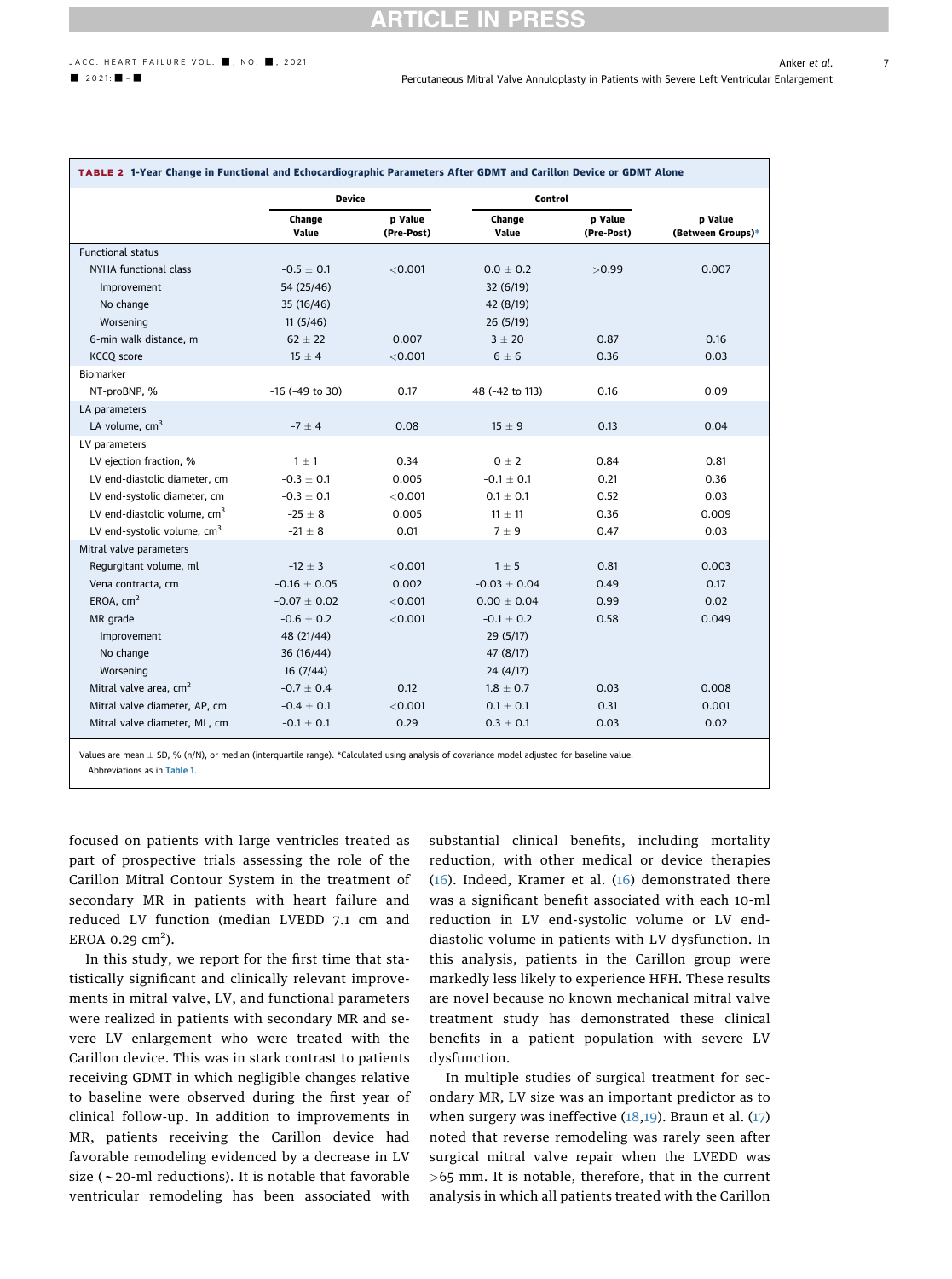8

<span id="page-7-0"></span>

device had LVEDD >65 mm (mean 73 mm), reverse remodeling was observed at 6 and 12 months. Our results demonstrate that the extent of LV disease is not necessarily the limiting factor in the process of reverse remodeling. In the current study, even patients with the largest preoperative LVEDD, several >80 mm, experienced significant reverse remodeling after implant with the Carillon device. The clinical implication of these new observations is that preoperative LV dimension may not be a limiting factor when evaluating patient eligibility or predicted response to therapy with the Carillon device.

It is not possible from these data to know why this percutaneous mitral annuloplasty treatment might be effective in large ventricles when other mechanical treatments appear to be ineffective. The failure of mechanical therapies to work in large ventricles is often presupposed to be due to the ventricles having

<span id="page-7-1"></span>

exceeded the benefits of Frank-Starling myocellular elongation ([20\)](#page-9-19). It is also possible that different treatments may impact cardiovascular efficiency in different ways. Increased mitral valve tenting has been known to be another poor prognostic feature with regard to surgical effectiveness for mitral annular rings and is typically associated with larger ventricles (21–[23](#page-9-20)). Tenting may play a role in myocardial and papillary muscle efficiency and may actually be exacerbated by the tension applied by a surgical annular ring. Because the Carillon device applies a different vector of force, with the tension arising from the ostium of the coronary sinus above the mitral annulus, this may have a different impact on the tenting of the mitral leaflets than a surgical ring. In addition, the Carillon device is quite flexible. This flexibility may be of benefit with regard to mitral annular function, which diminishes with secondary MR. Any improvement in mitral annular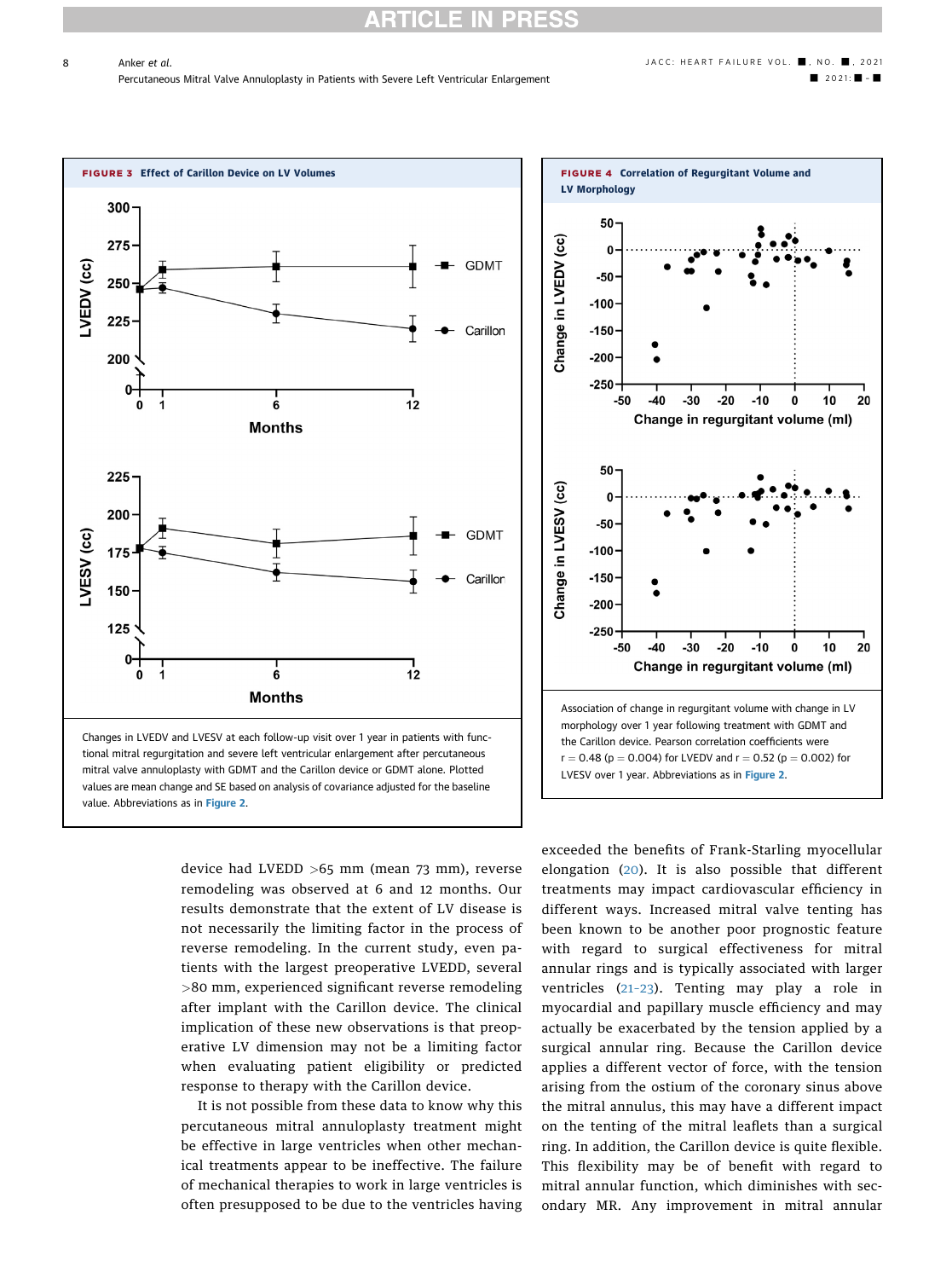## **ARTICLE IN PRESS**

function may improve the efficiency of cardiac function beyond simply reducing resting MR. Whether vector forces or mitral annular function is impacted differently with a Carillon device than a MitraClip is currently unknown, but these and other mechanical explanations may contribute to differential benefits in various anatomic circumstances such as enlarged LVs.

STUDY LIMITATIONS. These studies were mechanistic in design, so there are insufficient numbers of patients to be powered for clinical endpoints such as mortality. These data should therefore be considered to be preliminary but support additional research using clinical primary endpoints. Although a substantial cohort of the present analysis comes from the blinded, randomized, sham-controlled REDUCE FMR study, patients in the nonblinded TITAN and TITAN II studies were also included. Therefore, personnel in the TITAN and TITAN II studies were aware of allocation status when conducting clinical assessment, and this may possibly have led to observer bias. In addition, patients who did not receive a Carillon device were limited not only to those in the medical treatment randomized arm of the REDUCE FMR study, but also to those in whom placing a device was unsuccessful and without complications. Although there were no significant follow-up differences between the nonimplanted patients in the 3 studies and the blinded sham-controlled patients in the REDUCE FMR study [\(Supplemental Tables 6 and 7\)](https://doi.org/10.1016/j.jchf.2021.03.002), a more optimal study would be limited to patients in the control arm of a randomized trial. This data support development of clinically powered, larger randomized trials, and specifically the inclusion of patients with larger ventricles.

Another limitation of this study was that patients were followed through only 1 year. Because other trials of percutaneous mitral valve therapies have reported disparate outcomes with extended followup periods ([5\)](#page-9-4), prospective trials with 5 years of patient follow-up would help to fully elucidate the long-term clinical course in this patient population. Finally, these data encompass some of the early experience with the Carillon device and therefore may not reflect the current skill of device users.

### CONCLUSIONS

In patients with secondary MR and severe LV enlargement, GDMT and the Carillon device improved mitral valve function, LV morphology, and functional outcome compared with patients receiving GDMT only. Preoperative LV dimension should not be a limiting factor when evaluating patient eligibility or anticipated response to therapy with the Carillon device. These data support development of clinically powered, larger randomized trials, and specifically the inclusion of patients with larger ventricles.

ACKNOWLEDGMENTS The authors thank Larry Miller, PhD, PStat, for data analysis and providing critical review and editorial assistance, and Matthew Stark, PhD (Cardiac Dimensions, Kirkland, Washington) for critical review and data compilation.

### FUNDING SUPPORT AND AUTHOR DISCLOSURES

The trial was sponsored by Cardiac Dimensions (Kirkland, Washington). Dr. Anker has received grants and personal fees from Vifor and Abbott Vascular; and personal fees from AstraZeneca, Bayer, Brahms, Boehringer Ingelheim, Cardiac Dimensions, Novartis, Occlutech, Servier, and Vifor. Dr. Starling has served on the advisory board for the PARAGLIDE Trial (Novartis) and Cardiac Dimensions; and has conducted sponsored research Corvia. Dr. Filippatos has received lecture fees and/or Committee Member contributions in trials sponsored by Medtronic, Vifor, Servier, Novartis, Bayer, Amgen, and Boehringer Ingelheim. Dr. Butler has received consulting fees from Boehringer Ingelheim, Cardior, CVRx, Foundry, G3 Pharma, Imbria, Impulse Dynamics, Innolife, Janssen, LivaNova, Luitpold, Medtronic, Merck, Novartis, Novo Nordisk, Relypsa, Roche, Sanofi, Sequana Medical, V-Wave, Vifor, and Cardiac Dimensions. Dr. von Bardeleben has received consultancy and lecture honoraria from Abbott Vascular, Cardiac Dimensions, Edwards Lifesciences, GE Health Systems, and Philips Healthcare. Dr. Lindenfeld has received grant support from AstraZeneca; and consulting income from Abbott Vascular, Edwards Lifesciences, Boston Scientific, RESMED, Relypsa, Boehringer Ingelheim, and V-Wave. Dr. Coats has received honoraria and/or lecture fees from AstraZeneca, Bayer, Menarini, Novartis, Nutricia, Servier, Vifor, Actimed, Cardiac Dimensions, CVRx, Enopace, Faraday, Gore, Impulse Dynamics, Respicardia, Stealth Peptides, V-Wave, Corvia, Arena, and ESN Cleer. All other authors have reported that they have no relationships relevant to the contents of this paper to disclose.

ADDRESS FOR CORRESPONDENCE: Dr. Stefan D. Anker, Department of Cardiology (CVK), Charité Universitätsmedizin Berlin, Augustenburger Platz 1, D-13353 Berlin, Germany. E-mail: [s.anker@cachexia.de](mailto:s.anker@cachexia.de).

### **PERSPECTIVES**

COMPETENCY IN MEDICAL KNOWLEDGE: It has been suggested that patients with larger ventricles are less attractive as candidates for devices treating secondary MR. In patients with secondary MR and severe LV enlargement, the Carillon Mitral Contour System improved mitral valve function, LV morphology, and functional outcome compared with patients receiving GDMT only. Preoperative LV dimension should not be a limiting factor when evaluating patient eligibility or anticipated response to therapy with the Carillon device.

TRANSLATIONAL OUTLOOK: These results support development of clinically powered, larger randomized trials, and specifically the inclusion of patients with larger LVs.